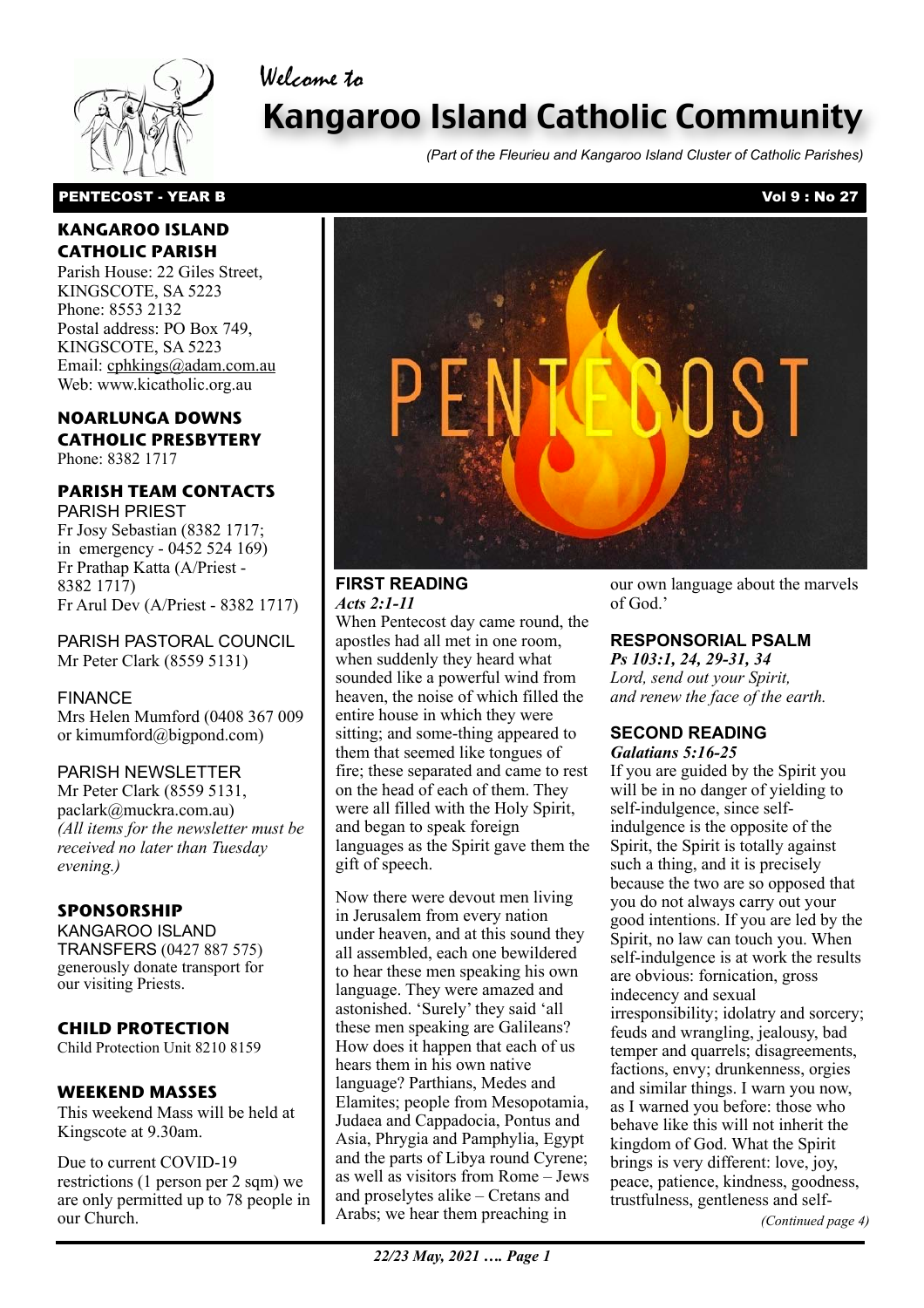## **PLEASE KEEP THESE PEOPLE IN YOUR PRAYERS**

**Sick:** Michelle Glynn, Bill Roestenberg, Carmel Northcott

**May anniversaries:** Bill Berden, Mary Bradley, Peter Bradley, Baby Burden, Henry Carslake, Bob Clare, Charles Darcy, Timothy Hamm, Lorraine Holohan, Brian Kildea, Mildred Lashmar, Anthony Lonzar, Peter Lonzar, Dorothy McMahon, John Reynolds, Vikki Reynolds, Fiona Smith, Ann Wallace, Sr Pauline Wallace, John Williams, Heather Willmott, Ross Wohling

Please pray for all our faithful departed and may all our sick parishioners, relatives and friends know the healing love of Christ through our actions and His healing presence.



### **COVID Marshal**

23/5 J Fernandez

30/5 M Slagter

## **PRIEST ROSTER**

*(Often this roster changes if something unforeseen crops up)* 23/5 Fr Josy 30/5 Fr Dev

### **GET VACCINATED FOR THE COMMON GOOD**



Vaccination against COVID-19 is a morally good thing, providing protection for the person vaccinated and the wider community.

Some COVID-19 vaccines are associated with ethically questionable production and research practices, but Pope Francis and the Australian Bishops have advised that it is morally permissible to receive any vaccine made available. More information is available at [https://](https://www.catholic.org.au/coronavirus)

[www.catholic.org.au/coronavirus](https://www.catholic.org.au/coronavirus)

*If God had a refrigerator, your picture would be on it. If he had a wallet, your photo would be in it. He sends you flowers every Spring and a sunrise every morning. Face it, friend, He's crazy about you! Max Lucado* **CONGREGATIONAL SINGING**

Please remember to wear a mask if you would like to join in singing at Mass.

# **ECUMENICAL SERVICE**

On Pentecost Sunday (23rd May) at 10.30am, an Ecumenical Service will be held at the KI Community





#### **INDIA STRUGGLES WITH MASSIVE OUTBREAK OF COVID-19**

India is struggling to control a massive surge in COVID-19 cases, with a death toll nearing 200,000. Yet the real death rate is likely much higher, as most deaths in the country are unregistered. Cities across India are struggling to manage a chronic shortage of hospital beds. Several major cities have nearly run out of hospital beds altogether, especially in ICU departments. Places of worship, sports complexes and even railway coaches have been converted into makeshift hospitals in order to keep up with the demand. Your donation today can support communities across Asia impacted by disasters.

Visit [https://www.caritas.org.au/](https://www.caritas.org.au/donate/emergency-appeals/asia-regional-appeal/) [donate/emergency-appeals/asia](https://www.caritas.org.au/donate/emergency-appeals/asia-regional-appeal/)[regional-appeal/](https://www.caritas.org.au/donate/emergency-appeals/asia-regional-appeal/)



## **GOOD GIVING APP**

You can now give to the first and second collections, and special appeals, via the direct giving app. This will save you having to use envelopes or cash to make regular donations at Mass.

Please scan the QR code at the bottom of this page with the camera app on your phone and follow the prompts to organise direct debits from your bank account. *(Please note: this QR code is only for this purpose and is not the same as the attendance one at the door of the Church).*

If you have internet access, but no smartphone, you can register at: <https://adelaide.goodgiving.com.au>

If you have any questions or problems accessing this site, please ring our Finance Officer - Helen Mumford<br>(0408 367 009). Helen Mumford (0408 367 009). *Helen Mumford*

## **PRAYER FOR HEALING**

Parishioners are invited to a Prayer for Healing and Renewal gathering in our Church on Thursdays at 9.00am - 9.30am.



# **GIVE EASILY TO 1ST, 2ND AND SPECIAL COLLECTIONS**

**SCAN QR CODE WITH CAMERA** 



Adelaide.GoodGiving.com.au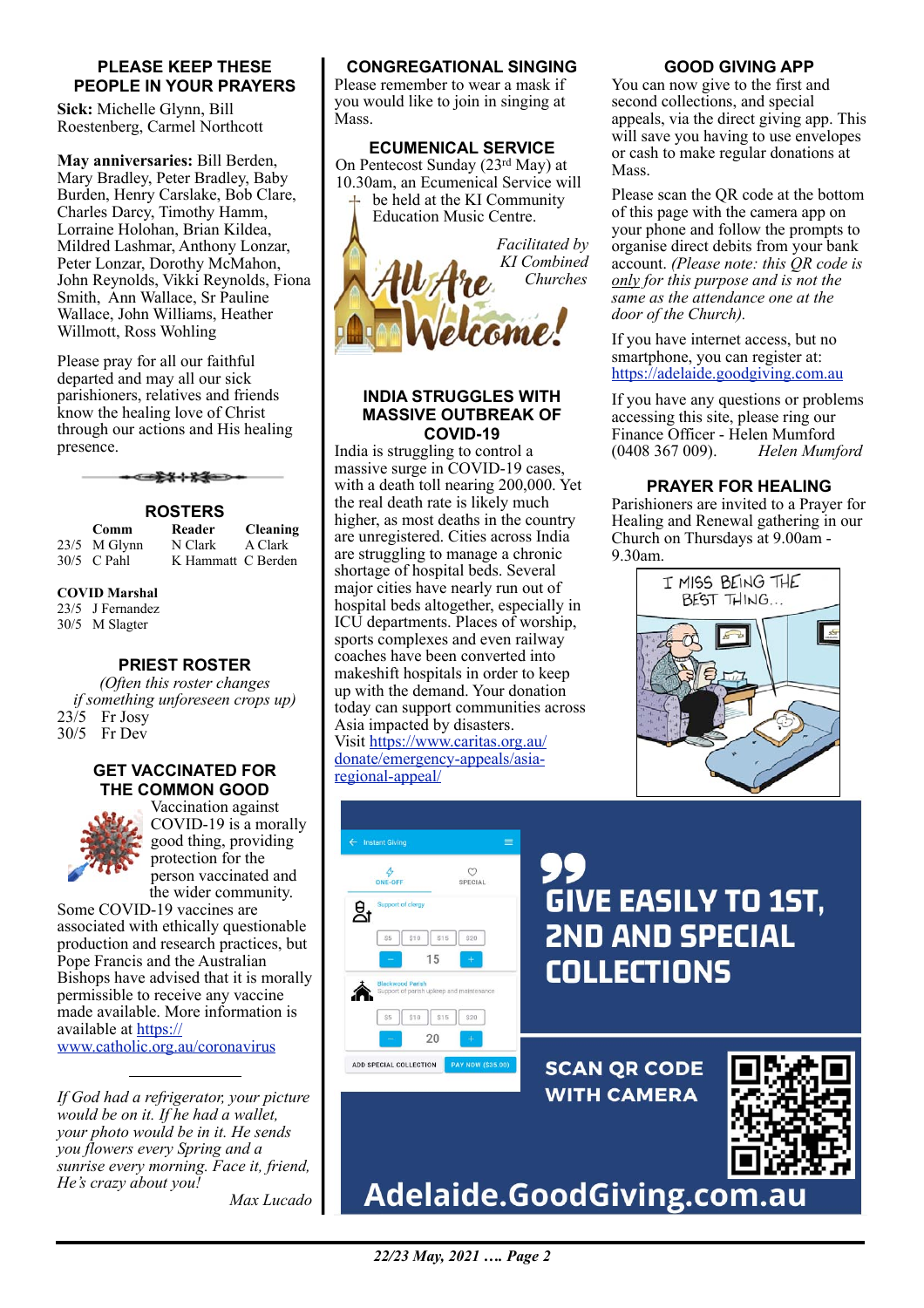

# **Ron Rolheiser column**

*Ronald Rolheiser, a Roman Catholic priest and member of the Missionary Oblates of Mary Immaculate. He is a community-builder, lecturer and writer. His books are popular throughout the English-speaking world and his weekly column is carried by more than sixty newspapers worldwide.*

## **RICH KIDS GROWING UP WITHOUT MONEY – OR UNDERSTANDING**

Gloria Steinem once confessed that, while never having been overweight, she has always been concerned about her weight because the genes she inherited from her parents predisposed her in that direction. So, she says, *I think of myself as a fat woman who is slim at the moment.*  Her comment helped me to understand something I misunderstood years before in a classroom.

Early on in my seminary studies, taking a course on the sociology of poverty, I was struggling to accept our professor's explanation as to why poverty isn't always the consequence of personal failure, but is often the product of unchosen circumstances, accidents, and misfortune. Many of us in the class weren't buying it, and this was our logic. Most of us had come from very humble economic backgrounds and believed that we had pulled ourselves up by our own bootstraps. Why couldn't everyone else do the same?

So we protested: we grew up poor. We didn't have any money. We didn't get free school lunches. We had to work to pay for our clothes and books. Our parents never took any handouts. Nobody helped them – they took care of themselves. So have we, their kids. We resent those who are getting things for nothing. Nothing came to us free! We've earned what we have.

Our professor answered by telling us that this is precisely why we needed a course on the sociology of poverty. He wasn't buying the notion that we had grown up poor and had earned things by our own hard work. Then, this surprising phrase: "*None of you were poor as kids; you were rich kids who grew up without money;*  and where you are today isn't just

the result of your own hard work, it's also the result of a lot of good fortune."

ఆ<del>≵⊀⊹⊁≸</del>

It took me years (and Gloria Steinem's comment) to understand he was right. I was a rich kid who grew up in a family without money. Moreover, so much of what I naively believed that I'd earned by my own hard work was in fact very much the product of good fortune.

I doubt our society understands that. A number of popular clichés have us believe that one's background should never be an excuse for not being a success in this world, that success is open equally to everyone. We've all inhaled the clichés*. Any poor kid can grow up to be President of this country! Any poor kid can go to Harvard! Anybody industrious can make a success of his or her life! There's no excuse for any healthy person not having a job!*

Is this true? Partially, yes; kids from poor economic backgrounds have become president, thousands of poor kids have found entrance into the best universities, countless kids who grew up poor have been highly successful in life, and people who are motivated and not lazy generally do make a success of their lives. However, that's far from the whole story.

What really makes for the separation of rich and poor in our world? Is everyone really on equal footing? Is it really virtue that makes for success and lack of it that makes for failure?

In a best-selling book, *Elderhood,* Louise Aronson, makes this comment about her mother and Queen Elizabeth, both who aged wonderfully and gracefully: "They both were born into privilege: white, citizens of developed countries, wealthy and educated. Both were gifted with great genetic DNA, and both had the good fortune of not ever

having been assaulted, abused, felled by cancer, or in a debilitating car accident. … These advantages are not a matter of character. *Indeed, willpower and capacity for wise decisions are often by-products of fortunate lives."* (Emphasis, mine)

Success isn't predicated only on personal character, hard work, and dedication. Neither is failure necessarily the result of weakness, laziness, and lack of effort. We aren't all born equal, set equally into the same starting blocks, have equally gifted or abusive childhoods, are allotted equally the same opportunities for education and growth, and then are parceled out equally the same measure of accidents, illness, and tragedy in life. However, it's because we naively believe that fortune is allotted equally to all that we glibly (and cruelly) divide people into winners and losers, judge harshly those we deem losers, blame them for their misfortunes, and congratulate ourselves on what we have achieved, as if all the credit for our success can be attributed to our own virtue. Conversely, we see those who are poor as having only themselves to blame. Why can't they pull themselves up by their bootstraps? We did!

But … some of us have genes that predispose us to become fat, some of us are rich kids who grow up without money, and willpower and capacity for wise decisions are often the products of a fortunate life rather than a matter of character. Recognizing that can make us less cruel in our judgments and far less smug in our own successes.

*You can read, or download, Ron Rolheiser's weekly columns from his website at: www.ronrolheiser.com*